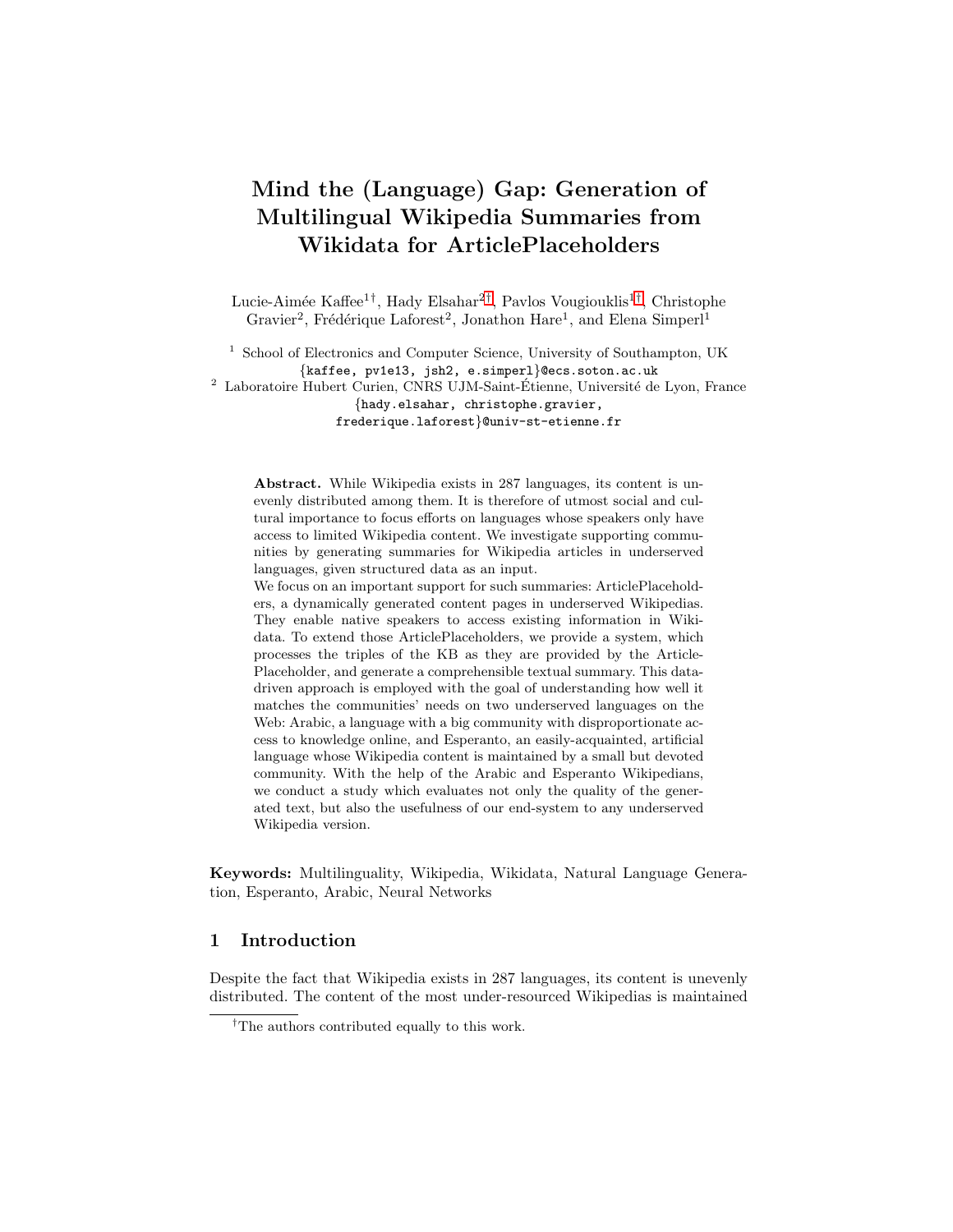by a limited number of editors – they cannot curate the same volume of articles as in the large Wikipedia communities. Part of this problem has been addressed by Wikidata, the KB supporting Wikipedia with structured data in a crosslingual manner. Recently, Wikimedia introduced ArticlePlaceholders [\[12\]](#page-13-0) in order to integrate Wikidata's knowledge into the Wikipedias of underserved languages and help in reducing the language gap. ArticlePlaceholders display Wikidata triples in a tabular-based way in the target Wikipedia language and are currently deployed to 11 underserved Wikipedias<sup>[3](#page-0-1)</sup>. When a user searches for a topic on Wikipedia that has a Wikidata item, but no Wikipedia article yet, they are led to the ArticlePlaceholder<sup>[4](#page-0-1)</sup> on the topic. Compared to stub articles[5](#page-0-1) , ArticlePlaceholders have the advantage of being dynamically updated in real time to accommodate information changes in Wikidata. This means less maintenance for small communities of editors. Since Wikidata is one central, language-independent place to edit information and each item or property has to be translated only once, any contribution in Wikidata has an impact on the ArticlePlaceholders. For example, an editor speaking only English can connect the existing items Q1299 (The Beatles) with the item Q145 (United Kingdom) via the property P495 (country of origin). This will automatically add the same triple with their Esperanto labels : The Beatles – eldonit/ata en – Unuiinta Relando. Nonetheless, ArticlePlaceholders currently only display information in the form of tables.

In this paper, we propose an automatic approach to enrich ArticlePlaceholders with textual summaries that can serve as a starting point for the Wikipedia editors to write their article. The summaries resemble the first sentence of a Wikipedia article, that gives a reader an overview of the topic. We pose the following research questions:

- RQ1 Given the challenges concerning underserved languages, can we generate textual summaries that match the quality and style of Wikipedia content?
- RQ2 Can we generate summaries that are useful for Wikipedia editors of underserved language communities?

We adapt an end-to-end trainable model, which generates a monolingual textual summary (i.e. only in English) given a set of KB triples as input, for multilingual support. To this end, we introduce a new property placeholders feature and put them under distant supervision in order to enable our system to verbalise even rare or "unseen" entities. Since the summaries are generated explicitly based on the input triples, potential changes in the respective triples can manifest themselves immediately to the textual content of the summary without the inclusion of the translation loop. Furthermore, since we do not transfer any information from a source language, our model learns to generate Wikipedia content that captures the linguistic peculiarities of our target underserved Wikipedias.

<sup>4</sup>Example as of online now, without the integration of generated summaries: [https:](https://gu.wikipedia.org/wiki/special:AboutTopic/Q7186)

<sup>3</sup> cy, eo, lv, nn, ht, kn, nap, gu, or, sq, and bn

[<sup>//</sup>gu.wikipedia.org/wiki/special:AboutTopic/Q7186](https://gu.wikipedia.org/wiki/special:AboutTopic/Q7186)

 $^5$ <https://en.wikipedia.org/wiki/Wikipedia:Stub>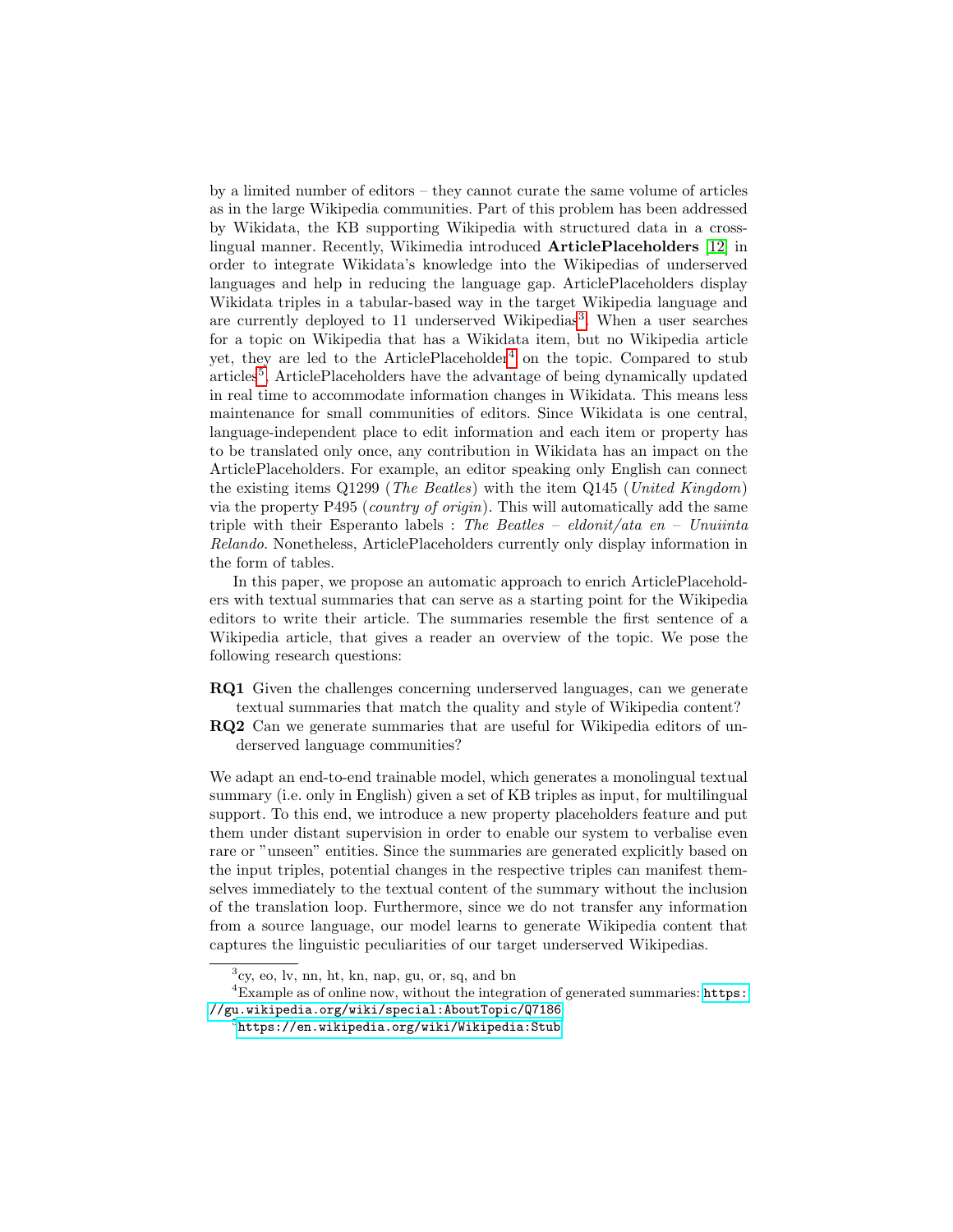Table 1. Recent page statistics and number of unique words (vocab. size) of Esperanto, Arabic and English Wikipedias in comparison with Wikidata.

<span id="page-2-0"></span>

| Page Statistic Esperanto Arabic English Wikidata |         |       |         |                              |
|--------------------------------------------------|---------|-------|---------|------------------------------|
| Articles                                         | 241,901 |       |         | 541,166 5,483,928 37,703,807 |
| Avg edits/page $11.48$                           |         | 8.94  | 21.11   | 14.66                        |
| Active users                                     | 2,849   | 7,818 | 129.237 | 17.583                       |
| Vocab, size                                      | 1.5M    | 2.2M  | 2.0M    | $\overline{\phantom{a}}$     |

We apply our model on two languages that have a severe lack of both editors and articles on Wikipedia: Esperanto and Arabic. Esperanto is an artificially created language, with an easy acquisition, which makes it a suitable starting point to explore challenges of our task. On the other hand, Arabic is a morphologically rich language with a significantly larger vocabulary. Arabic is the 5th most spoken language in the world [\[8\]](#page-13-1), however as shown in Table [1](#page-2-0) the Arabic Wikipedia suffers a severe lack of content compared to the English.

We propose a novel evaluation framework that assesses the usefulness of the summaries via a multitude of metrics, computed against strong baselines and involving readers and editors of underserved Wikipedias. We start our evaluation by measuring how close our synthesized summaries are to actual summaries in Wikipedia. We compare our model to two strong baselines of different natures: MT and a template-based solution. Our model substantially outperforms the baselines in all evaluation metrics in both Esperanto and Arabic. In addition, we developed three studies with the Wikipedia community, in which we ask for their feedback about the generated summaries, in terms of their fluency, appropriateness for Wikipedia, and engagement with editors. We believe that given the promising results achieved in the automatic and human evaluations, our approach along with the datasets, the baselines, and the experimental design of the human evaluation can serve as a starting point for the research community to further improve and assist in solving this critical task. Our code and experiments are available: <https://github.com/pvougiou/Mind-the-Language-Gap>.

# 2 Related Work

Multilingual Text Generation Many existing techniques for text generation and RDF verbalization rely on templates. These templates are generated using linguistic features such as grammatical rules [\[26\]](#page-14-0), or are hand-crafted [\[7\]](#page-13-2). These approaches face many challenges when scaling for a language-independent system, as templates need to be fine-tuned to any new languages they are ported to. This is especially difficult for the few editors of underserved Wikipedias since templates need extra attention. They would have to create and maintain templates while this time could be invested in the creation of an actual article. Recognizing this problem, the authors of [\[5,](#page-13-3)[6\]](#page-13-4) introduce a distant-supervised approach to verbalize triples. The templates are learned from existing Wikipedia articles. This makes the approach more suitable for language-independent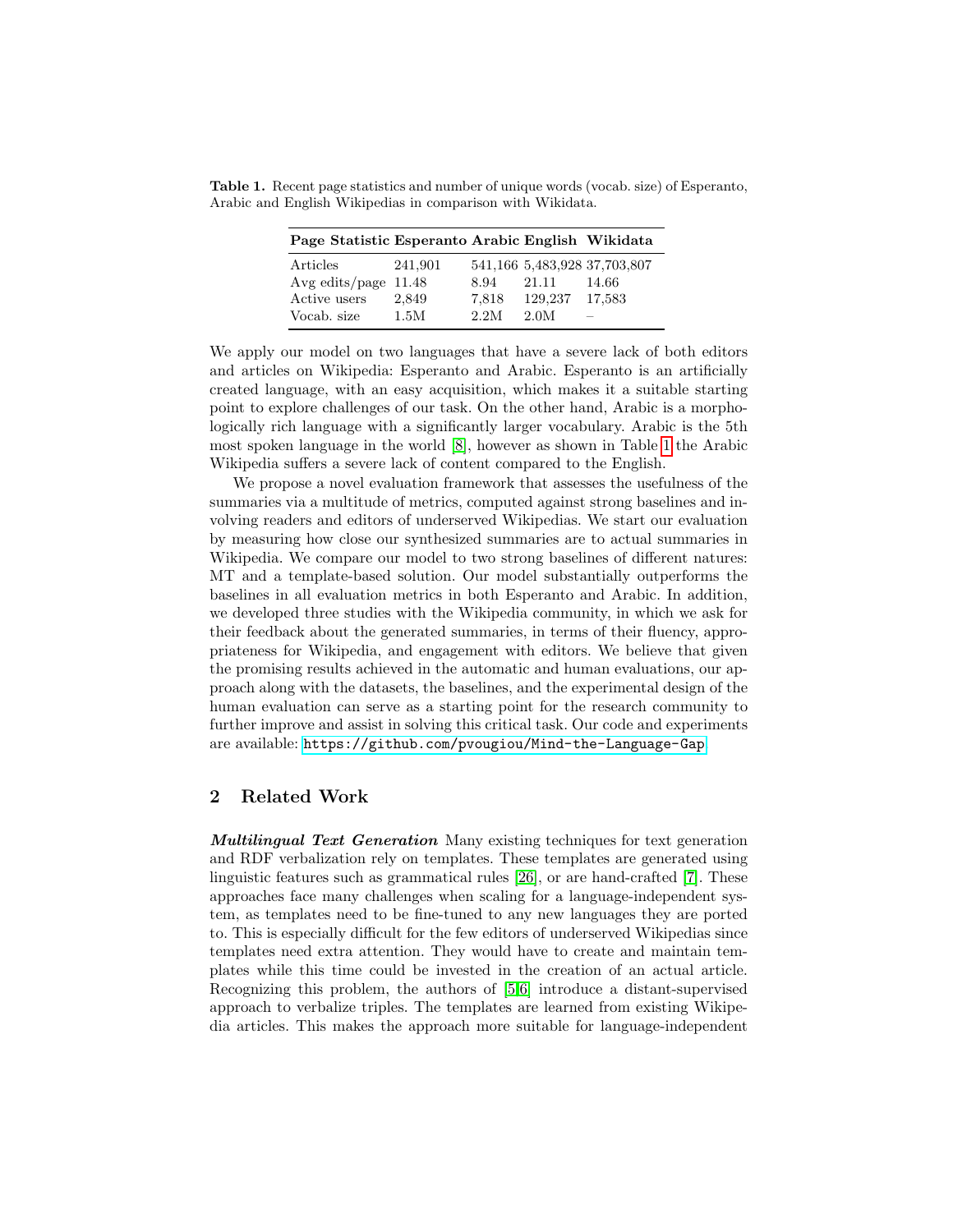tasks. However, templates always assume that items will always have the appropriate triples to fill the slots of the template. This assumption is not always necessarily true. In our experiments, we implement a template-learning baseline and we show that adapting to the varying triples available can achieve better performance.

**Text Generation for Wikipedia** Sauper et al. and Pochmaplly et al.proposed the generation of Wikipedia summaries by harvesting sentences from the Internet [\[23](#page-14-1)[,20\]](#page-14-2). Existing Wikipedia articles are used to automatically derive templates for the topic structure of the summaries and the templates are afterward filled using Web content. Such approaches are limited to only one or two domains and only in English. The lack of Web resources for underserved languages prevents these approaches to scale to undeserved languages in multiple domains [\[16\]](#page-14-3). Meanwhile, KBs have been used as a resource for NLG [\[2,](#page-13-5)[5,](#page-13-3)[19](#page-14-4)[,25\]](#page-14-5). These techniques leverage linguistic information from KBs to build a dataset of triples aligned with equivalent sentences from Wikipedia. This alignment is used at subsequent steps to train NLG systems.

The most relevant work to our proposed model are the recent approaches by Lebret et al. [\[15\]](#page-14-6), Chisholm et al. [\[2\]](#page-13-5), and Vougiouklis et al. [\[25\]](#page-14-5), who all propose adaptations of the general encoder-decoder neural network framework [\[3,](#page-13-6)[24\]](#page-14-7). They use structured data from Wikidata and DBpedia as input and generate one sentence summaries that match the Wikipedia style in English in only a single domain. The first sentence of Wikipedia articles in a single domain exhibit a relatively narrow domain of language in comparison to other text generation tasks such as translation. However, Chisholm et al. [\[2\]](#page-13-5) show that this task is still challenging and far from being solved. In contrast with these works, in our paper we extend those research work to include open-domain, multilingual summaries.

Evaluating Text Generation Evaluating generated text is challenging and there have been different approaches proposed by the literature. Automatic scores[\[15\]](#page-14-6), expert evaluation and crowdsourcing [\[14,](#page-13-7)[2\]](#page-13-5) have been employed. Additionally, similar to Sauper et al. [\[23\]](#page-14-1), we extend our evaluation to usefulness of the summaries for Wikipedia editors by measuring the amount of reuse of the generated summaries. This concept has been widely investigated in fields such as journalism [\[4\]](#page-13-8) and plagiarism detection [\[21\]](#page-14-8).

# 3 Methods

We use a neural network in order to understand the impact of adding automatically generated text to ArticlePlaceholders in underserved language Wikipedias.

## 3.1 Our System

Our system is adapted from our encoder-decoder architecture introduced in [\[25\]](#page-14-5) that has already been used on a similar text generative task. The architecture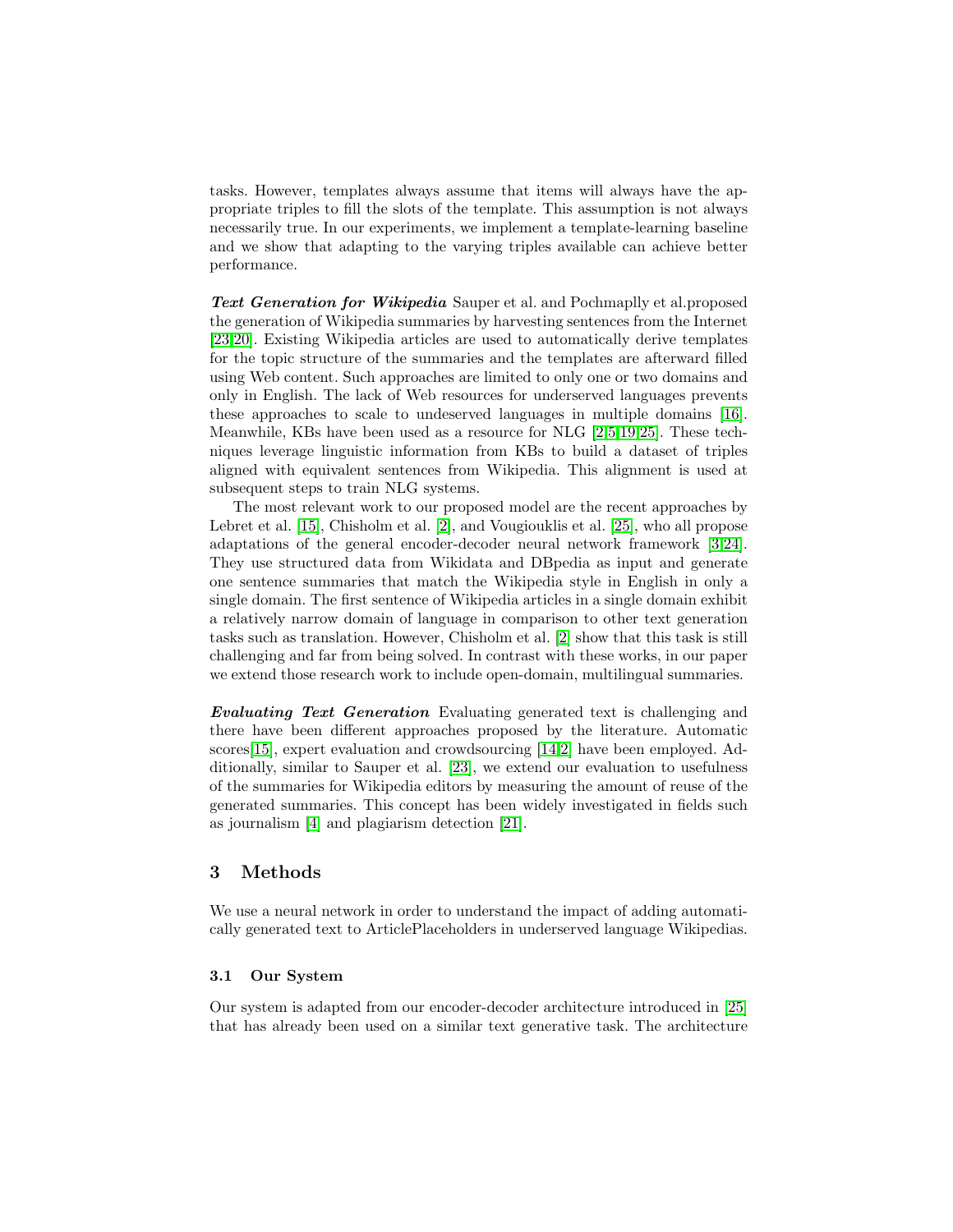<span id="page-4-0"></span>Table 2. The ArticlePlaceholder provides our system with a set of triples about Floridia, whose either subject or object is related to the item of Floridia. Subsequently, our system summarizes the input set of triples as text. We train our model using the summary with the extended vocabulary.

| Article-                      | $f_1$ : 0490900 (Floridia)                       | $P17$ ( $\text{ŝtato}$ ) | $Q38$ (Italio)<br>0747074 (komunumo de Italio) |  |  |
|-------------------------------|--------------------------------------------------|--------------------------|------------------------------------------------|--|--|
| Placeholder                   | $f_2$ : 0490900 (Floridia)                       | $P31$ (estas)            |                                                |  |  |
| <b>Triples</b>                | $f_3$ : 030025755 (Floridia)                     | P1376 (ĉefurbo de)       | 0490900 (Floridia)                             |  |  |
| Textual<br>Summary            | Floridia estas komunumo de Italio.               |                          |                                                |  |  |
| Vocab.<br>Extended<br>Summary | [[0490900, Floridia]] estas komunumo de [[P17]]. |                          |                                                |  |  |
|                               |                                                  |                          |                                                |  |  |

of the generative model is displayed in Figure [1.](#page-5-0) The encoder is a feed-forward architecture which encodes an input set of triples into a vector of fixed dimensionality. This is used at a later stage to initialise the decoder. The decoder is an RNN that uses Gated Recurrent Units (GRUs) [\[3\]](#page-13-6) to generate the textual summary one token at a time.

An example is presented in Table [2.](#page-4-0) The ArticlePlaceholder provides our system with a set of triples about the Wikidata item of Floridia (i.e. Q490900 (Floridia) is either the subject or the object of the triples in the set). Figure [1](#page-5-0) displays how our model generates a summary from those triples,  $f_1$ ,  $f_2$ , and  $f_3$ . A vector representation  $h_{f_1}, h_{f_2}$ , and  $h_{f_3}$  for each of the input triples is computed by processing their subject, predicate and object. These vector representations are used to compute a vector representation for the whole input set  $h_{F_E}$ .  $h_{F_E}$ , along with the special start-of-summary <start> token, are used to initialise the decoder that sequentially predicts tokens ("[[Q490900, Floridia]]", "estas", "komunumo" etc.).

Formally, let  $F_E$  be the set of triples provided by the ArticlePlaceholder for the item  $E$  (i.e. item  $E$  is either the subject or the object of the triples in the set), our goal is to learn a model that generates a summary  $Y_E$  about E. We regard  $Y_E$  as a sequence of T tokens such that  $Y_E = y_1, y_2, \ldots, y_T$  and compute the conditional probability  $p(Y_E|F_E)$ :

$$
p(Y_E|F_E) = \prod_{t=1}^{T} p(y_t|y_1, \dots y_{t-1}, F_E) \tag{1}
$$

**3.1.1 Generating a Summary** Our model learns to make a prediction about the next token by using the negative cross-entropy criterion. We define a maximum number of triples per summary. Input sets with fewer triples are padded with zero vectors, which are consistently ignored by the encoder. During training our architecture predicts the sequence of tokens that make up the summary. During testing, the ArticlePlaceholder provides our model with a set of unknown triples. After the vector representation  $h_{F_E}$  for the unknown set of triples is computed, we initialize the decoder with a special start-of-sequence <start> token.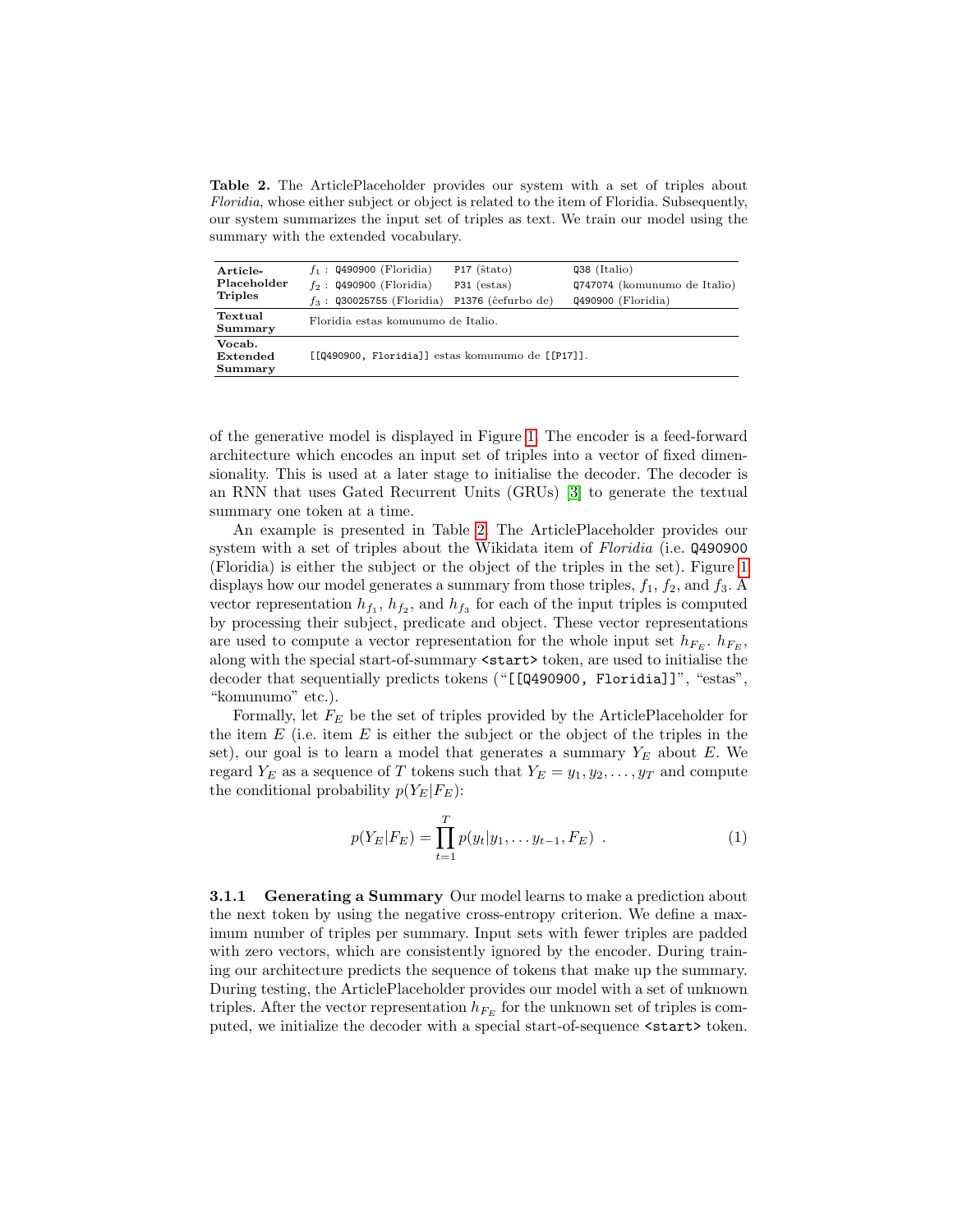

<span id="page-5-0"></span>Fig. 1. The triple encoder computes a vector representation for each one of the three input triples from the ArticlePlaceholder,  $h_{f_1}$ ,  $h_{f_2}$  and  $h_{f_3}$ . Subsequently, the decoder is initialized using the concatenation of the three vectors,  $[h_{f_1}; h_{f_2}; h_{f_3}]$ . The purple boxes represent the tokens of the generated summary. Each summary starts and ends with the respective start-of-summary  $\text{start}$  and end-of-summary  $\text{send}$  tokens.

We adopt a beam-search decoder [\[15](#page-14-6)[,24,](#page-14-7)[25\]](#page-14-5) which provides us with B-mostprobable summaries for each triple set  $F_E$ .

<span id="page-5-1"></span>3.1.2 Vocabulary Extensions Each summary consist of words and mentions of named entities. Mapping those entities to words is hard since an entity can have several surface forms and the system may face rare/unseen entities at prediction time. We adopt the concept of surface form tuples to learn a number of different verbalisations of the same entity in the summary [\[25\]](#page-14-5). In Table [2,](#page-4-0) [[Q490900, Floridia]] in the vocabulary extended summary is an example of a surface form tuple where the entity Q490900 is associated with the surface form of "Floridia".

Additionally, we address the problem of learning embeddings for rare entities in text [\[17\]](#page-14-9) by training our model to match the occurrence of rare entities in the text to the corresponding triple. To this end, we introduce *property placeholders*. The property placeholders are inspired by the property-type placeholders [\[25\]](#page-14-5). However, their applicability is much broader since they do not require any instance type-related information about the entities that appear in the triples. In the vocabulary extended summary of Table [2,](#page-4-0) [[P17]] is an example of property placeholder. In case it is generated by our model, it is replaced with the label of the object of the triple with which they share the same property (i.e. Q490900  $(Floridia)$  P17  $(\text{ŝtato})$  Q38  $(Italio)$ ).

Further details regarding the fundamental components of our neural architecture, such as the triples encoder and the surface form tuples, can be found in our previous work [\[25\]](#page-14-5).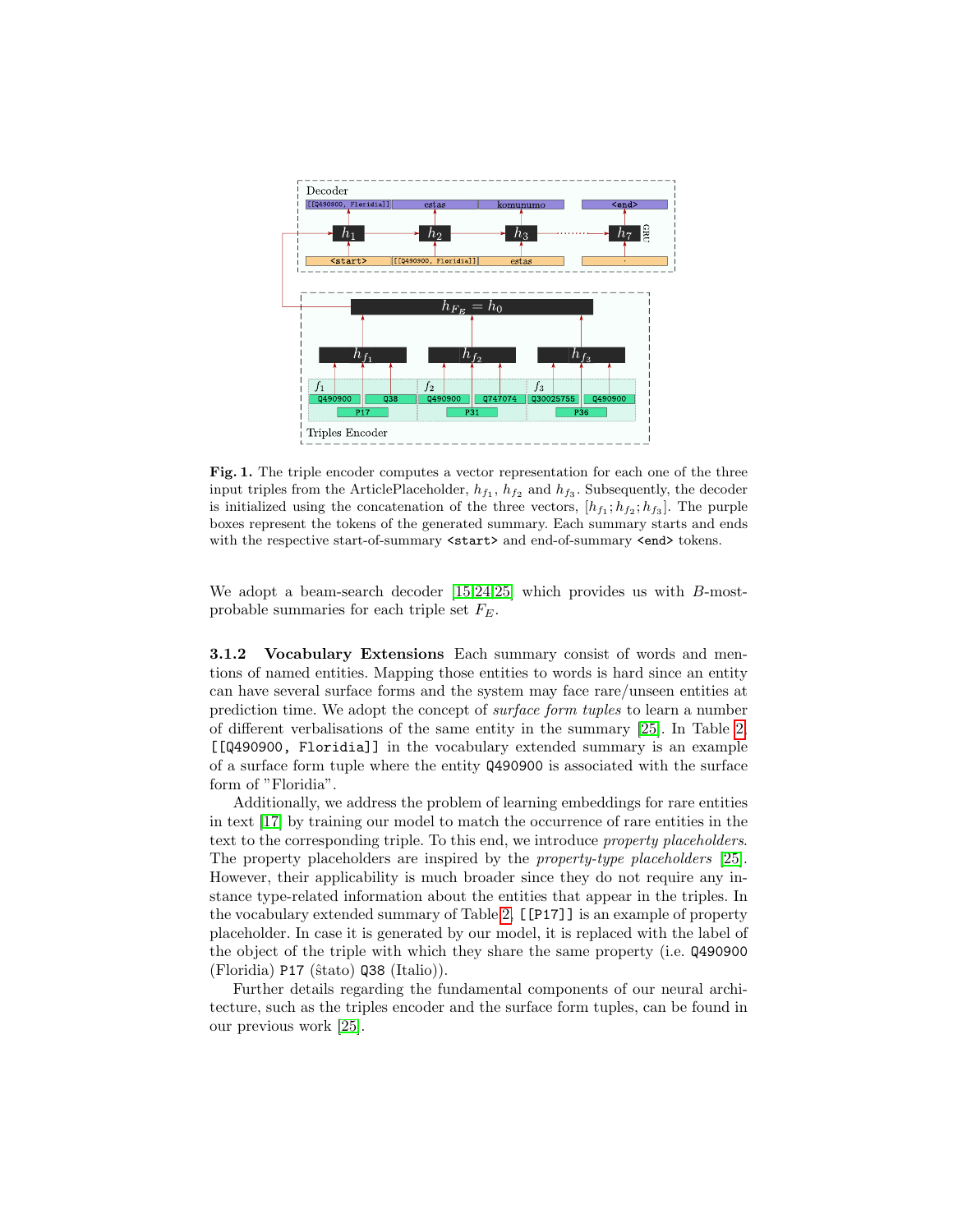## 4 Training and Automatic Evaluation

In this section, we describe the dataset that we built for our experiments along with the results of the automatic evaluation of our neural network architecture against the baselines.

## 4.1 Dataset

In order to train and evaluate our system, we created a new dataset for text generation from KB triples in a multilingual setting. We wish to explore the robustness of our approach to variable datasets with respect to language complexity and size of available training data. Consequently, we worked with two linguistically distinct Wikipedias of different sizes (see Table [1\)](#page-2-0) and different language support in Wikidata [\[13\]](#page-13-9).

This dataset aligns Wikidata triples with the first, introductory sentence of its corresponding Wikipedia articles. For each Wikipedia article, we extracted and tokenized the first sentence using a multilingual Regex tokenizer from the NLTK toolkit [\[1\]](#page-13-10). Afterwards, we retrieved the corresponding Wikidata item to the article and queried all triples where the item appeared as a subject or an object in the Wikidata truthy dump<sup>[6](#page-0-1)</sup>.

In order to create the *surface form tuples* (i.e. Section [3.1.2\)](#page-5-1), we identify occurrences of entities in the text along with their verbalisations. We rely on keyword matching against labels from Wikidata from the corresponding language, due to the lack of reliable entity linking tools for underserved languages.

For the property placeholders (described in more detail in Section [3.1.2\)](#page-5-1), we use the distant-supervision assumption for relation extraction [\[18\]](#page-14-10). After identifying the rare entities that participate in relations with the main entity of the article, they are replaced from the introductory sentence with their corresponding property placeholder tag (e.g.  $[$  [P17]] in Table [2\)](#page-4-0). During testing, any property placeholder token that is generated by our system is replaced by the label of the entity of the relevant triple (i.e. triple with the same property as the generated token).

## 4.2 Automatic Evaluation

To evaluate how well our system generates textual summaries for Wikipedia, we evaluated the generated summaries against two baselines on their original counterparts from Wikipedia. We use a set of evaluation metrics for text generation BLEU 1, BLEU 2, BLEU 3, BLEU 4, METEOR and ROUGEL. BLEU calculates n-gram precision multiplied by a brevity penalty which penalizes short sentences to account for word recall. METEOR is based on the combination of uni-gram precision and recall, with recall weighted over precision. It extends BLEU by including stemming, synonyms and paraphrasing. ROUGE<sup>L</sup> is a recall-based metric which calculates the length of the most common subsequence between the generated summary and the reference.

 $^6$ <https://dumps.wikimedia.org/wikidatawiki/entities/>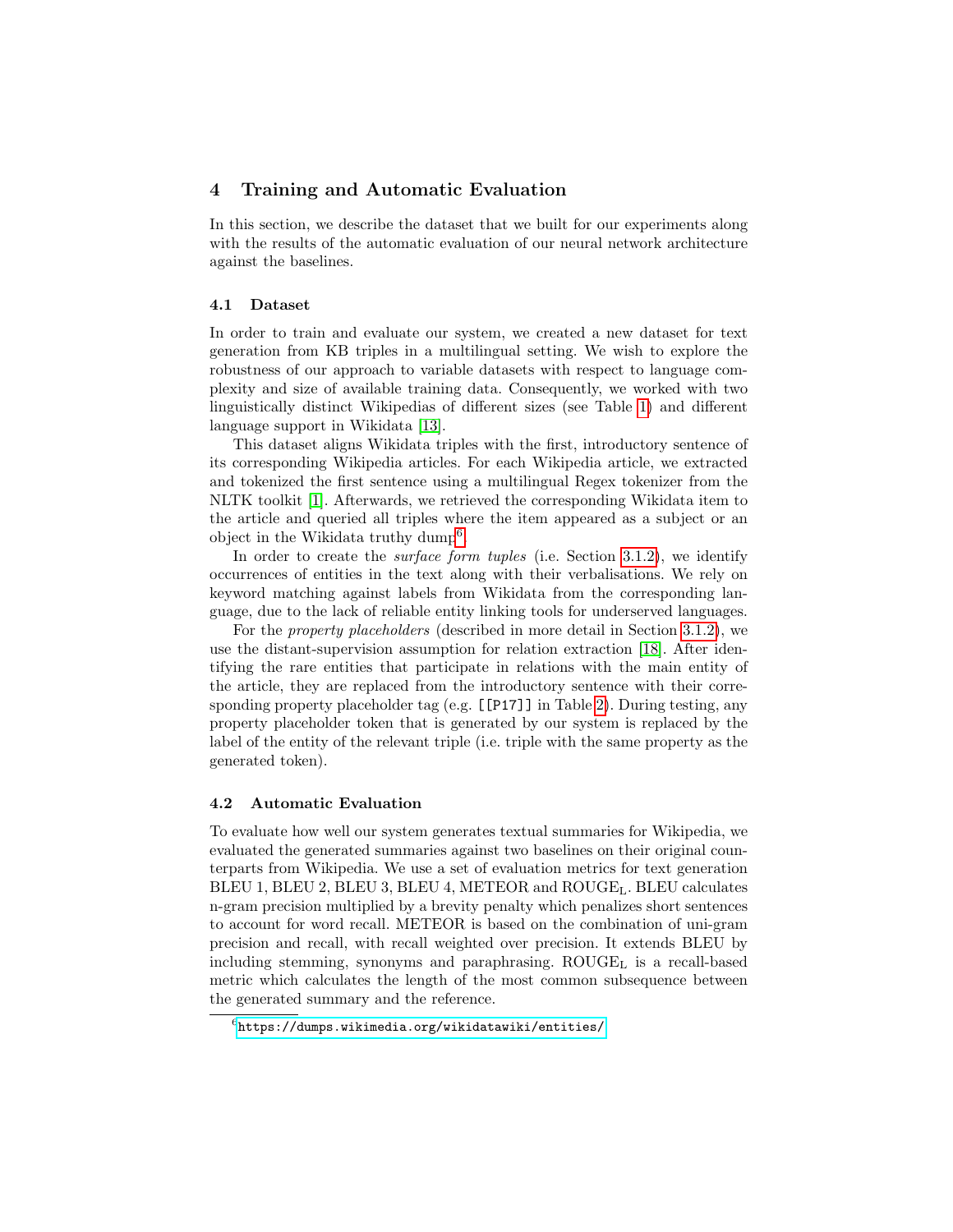#### 4.3 Baselines for Automatic Evaluation

Due to the variety of approaches for text generation, we demonstrate the effectiveness of our system by comparing it against two baselines of different nature. Both baselines are reproducible and the code is provided in the [GitHub](https://github.com/pvougiou/Mind-the-Language-Gap) repo.

**Machine Translation (MT)** For the MT baseline, we used Google Translate on English Wikipedia summaries. Those translations are compared to the actual target language's Wikipedia entry. This limits us to articles that exist in both English and the target language. In our dataset, the concepts in Esperanto and Arabic that are not covered by English Wikipedia account for 4.3% and 30.5% respectively. This indicates the content coverage gap between different Wikipedia languages [\[10\]](#page-13-11).

Template Retrieval (TP) Similar to template-based approaches for text generation [\[22,](#page-14-11)[6\]](#page-13-4), we build a template-based baseline that retrieves an output summary from the training data based on the input triples. First, the baseline encodes the list of input triples that corresponds to each summary in the training/test sets into a sparse vector of TF-IDF weights [\[11\]](#page-13-12). Afterwards, it performs LSA [\[9\]](#page-13-13) to reduce the dimensionality of that vector. Finally, for each item in the test set, we employ the K-nearest neighbors algorithm to retrieve the vector from the training set that is the closest to this item. The summary that corresponds to the retrieved vector is used as the output summary for this item in the test set. We provide two versions of this baseline. The first one (TP) retrieves the raw summaries from the training dataset. The second one  $(\text{TP}_{\text{ext}})$  retrieves summaries with the special tokens for vocabulary extension. A summary can act as a template after replacing its entities with their corresponding Property Placeholders (see Table [2\)](#page-4-0).

<span id="page-7-0"></span>**Table 3.** Participation numbers: total number of Participants  $(P)$ , total number of Sentences  $(S)$ , number of P that evaluated at least 50% of S, and average number of S evaluated per P.

|                                                                                          |               |                | $ \#\mathrm{P} \#\mathrm{S} \#\mathrm{P}\colon \mathrm{S}\text{>50\%} \mathrm{Avg\;}\#\mathrm{S}/\mathrm{P} \mathrm{All\;Ann.} $ |                     |                  |
|------------------------------------------------------------------------------------------|---------------|----------------|----------------------------------------------------------------------------------------------------------------------------------|---------------------|------------------|
|                                                                                          | 27<br>27      | 60<br>60<br>30 |                                                                                                                                  | 15.03<br>14.78      | 406<br>399<br>33 |
| $\begin{array}{c}\n\dot{\mathbf{g}} \\ \mathbf{g} \\ \mathbf{v}\n\end{array}$<br>Editors | 27<br>27<br>8 | 60<br>60<br>30 |                                                                                                                                  | 8.7<br>8.63<br>4.75 | 235<br>233<br>38 |

# 5 Community Study

Automatic measures of text quality such as BLEU can give an indication of how close a generated text is to the source of a summary. Complementary, working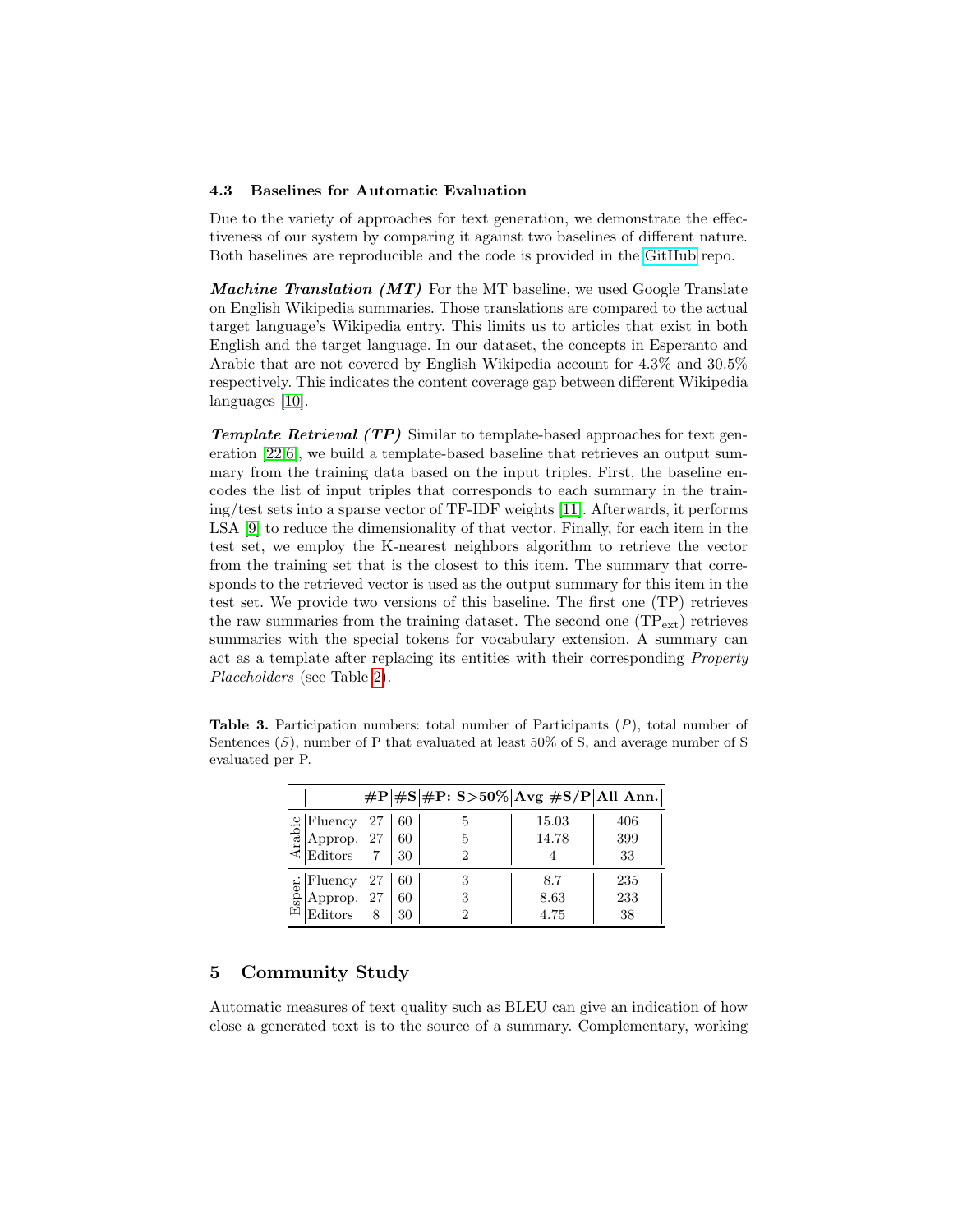with humans is generally more trusted when it comes to quality evaluation of generated text, and captures the direct response of the community. We ran a community study for a total of 15 days to answer our research questions. To address the question whether the textual summaries can match the quality of Wikipedia (RQ1), we define text quality as fluency and appropriateness. Fluency describes the quality in terms of understandability and grammatical correctness. Appropriateness describes how well a summary fits into Wikipedia, i.e. whether a reader can identify it as part of a Wikipedia article. We assess editors reuse to answer whether we can generate summaries that are useful for Wikipedia editors (RQ2). Our evaluation targets two different communities: (1) readers: Any speaker of Arabic and Esperanto, that reads Wikipedia, independent of their activity on Wikipedia, and (2) editors: any active contributor to Arabic and Esperanto Wikipedia. Readers were asked to fill one survey combining fluency and appropriateness. Editors were also asked to fill an additional survey<sup>[7](#page-0-1)</sup>. To sample only participants with previous activity on Wikipedia, we asked them for their reading and editing activity on Wikipedia. The survey instructions<sup>[8](#page-0-1)</sup> and announcements<sup>[9](#page-0-1)</sup> were translated in Arabic and Esperanto.

**Recruitment** For the recruitment of readers, we wanted to reach fluent speakers of the language. For Arabic, we got in contact with Arabic speaking researchers from research groups working on Wikipedia related topics. For Esperanto, as there are fewer speakers and they are harder to reach, we promoted the survey on social media such as Twitter and Reddit<sup>[10](#page-0-1)</sup> using the researchers' accounts. For the recruitment of editors, we posted on the editors' mailing-lists $^{11}$  $^{11}$  $^{11}$ . Additionally, for Esperanto we posted on the Wikipedia discussion page<sup>[12](#page-0-1)</sup>. The Arabic editors survey was also promoted at WikiArabia, the conference for the Arabic speaking Wikipedia community. The numbers of participation in all surveys can be found in Table [3.](#page-7-0)

**Fluency** We answer whether we can generate summaries that match the quality and style of Wikipedia content in a study with 54 Wikipedia readers from two different Wikipedia languages. We created a corpus consisting of 60 summaries of which 30 are generated through our approach, 15 are from news, 15 from Wikipedia summaries of the training dataset. For news in Esperanto, we chose introduction sentences of articles in the Esperanto version of Le Monde Diplomatique<sup>[13](#page-0-1)</sup>. For news in Arabic, we chose introduction sentences of the RSS

 $^{9}$ <https://github.com/luciekaffee/Announcements>

 $^{10}$ [https://www.reddit.com/r/Esperanto/comments/75rytb/help\\_in\\_a\\_study\\_](https://www.reddit.com/r/Esperanto/comments/75rytb/help_in_a_study_using_ai_to_create_esperanto/) [using\\_ai\\_to\\_create\\_esperanto/](https://www.reddit.com/r/Esperanto/comments/75rytb/help_in_a_study_using_ai_to_create_esperanto/)

 $^{12}$ kttps://eo.wikipedia.org/wiki/Vikipedio:Diskutejo/Diversejo#Help\_in\_ [a\\_study\\_improving\\_Esperanto\\_text\\_for\\_Editors](https://eo.wikipedia.org/wiki/Vikipedio:Diskutejo/Diversejo#Help_in_a_study_improving_Esperanto_text_for_Editors)

 $7E$ xample questions: [https://github.com/pvougiou/Mind-the-Language-Gap/](https://github.com/pvougiou/Mind-the-Language-Gap/tree/master/crowdevaluation/Examples) [tree/master/crowdevaluation/Examples](https://github.com/pvougiou/Mind-the-Language-Gap/tree/master/crowdevaluation/Examples)

<sup>&</sup>lt;sup>8</sup>All instructions for the surveys: <https://tinyurl.com/y7cgmesk>

<sup>11</sup>Esperanto: eliso@lists.wikimedia.org, Arabic: wikiar-l@lists.wikimedia.org

 $13$ <http://eo.mondediplo.com/>, accessed 28. September 2017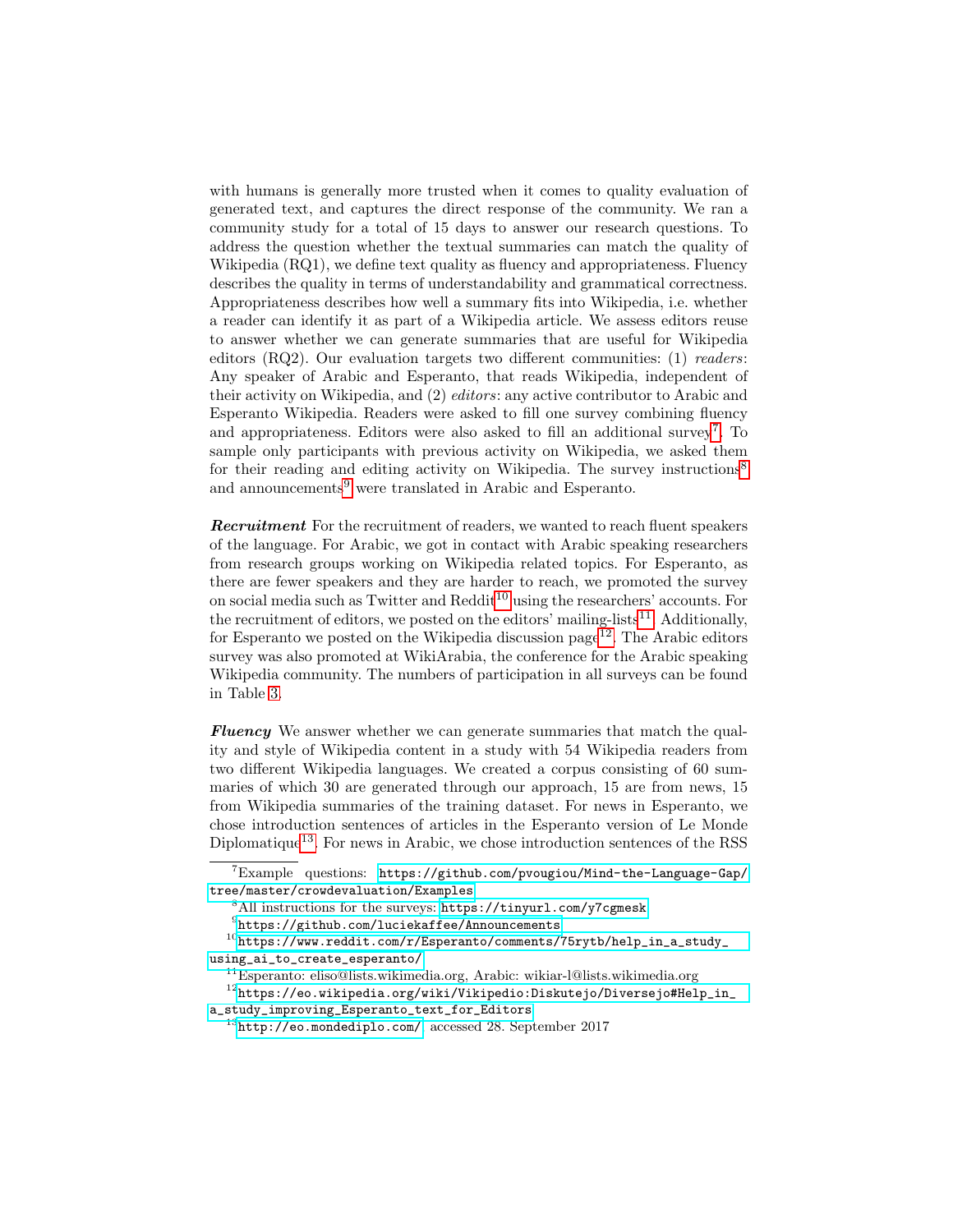| $\textbf{Model}\begin{vmatrix} \textbf{BLEU 1} & \textbf{BLEU 2} & \textbf{BLEU 3} & \textbf{BLEU 4} & \textbf{ROUGE}_L \textbf{ METEOR} \\ \text{Valid. Test Valid. Test Valid. Test Valid. Test Valid. Test Valid. Test Valid. Test$<br>MT 31.12 33.48 19.31 21.12 12.69 13.89 8.49 9.11 29.96 30.51 31.05 30.1<br>Arabic<br>TP 41.39 41.73 34.18 34.58 29.36 29.72 25.68 25.98 43.26 43.58 32.99 33.33<br>$\mathrm{TP_{ext}}\vert\,49.87\;\;48.96\;\;42.44\;\;41.5\;\;37.29\;\;36.41\;\;33.27\;\;32.51\;\;51.66\;\;50.57\;\;34.39\;\;34.25$<br>Ours 53.18 52.94 45.86 45.64 40.38 40.21 35.7 35.55 57.9 57.99 39.22 39.37 |  |
|------------------------------------------------------------------------------------------------------------------------------------------------------------------------------------------------------------------------------------------------------------------------------------------------------------------------------------------------------------------------------------------------------------------------------------------------------------------------------------------------------------------------------------------------------------------------------------------------------------------------------|--|
|                                                                                                                                                                                                                                                                                                                                                                                                                                                                                                                                                                                                                              |  |
|                                                                                                                                                                                                                                                                                                                                                                                                                                                                                                                                                                                                                              |  |
|                                                                                                                                                                                                                                                                                                                                                                                                                                                                                                                                                                                                                              |  |
|                                                                                                                                                                                                                                                                                                                                                                                                                                                                                                                                                                                                                              |  |
|                                                                                                                                                                                                                                                                                                                                                                                                                                                                                                                                                                                                                              |  |
|                                                                                                                                                                                                                                                                                                                                                                                                                                                                                                                                                                                                                              |  |
| $\label{eq:MT} \text{MT} \big  \ 5.35 \quad 5.47 \quad 1.62 \quad 1.62 \quad 0.59 \quad 0.56 \quad 0.26 \quad 0.23 \quad 4.67 \quad 4.79 \quad 0.66 \quad 0.68$                                                                                                                                                                                                                                                                                                                                                                                                                                                              |  |
| TP 43.01 42.61 33.67 33.46 28.16 28.07 24.35 24.3 46.75 45.92 20.71 20.46                                                                                                                                                                                                                                                                                                                                                                                                                                                                                                                                                    |  |
| Esperanto<br>$TP_{ext}$ 52.75 51.66 43.57 42.53 37.53 36.54 33.35 32.41 58.15 57.62 31.21 31.04                                                                                                                                                                                                                                                                                                                                                                                                                                                                                                                              |  |
| Ours 56.51 56.96 47.72 48.1 41.8 42.13 37.24 37.52 64.36 64.69 28.35 28.76                                                                                                                                                                                                                                                                                                                                                                                                                                                                                                                                                   |  |

<span id="page-9-0"></span>Table 4. Automatic evaluation of our model against all other baselines using BLEU 1-4, ROUGE and METEOR on the validation and the test set for both Arabic and Esperanto.

feed of BBC Arabic $^{14}$  $^{14}$  $^{14}$ . Each participant was asked to assess the fluency of the text. We employ a scale from 0 to 6, where: (6) Excellent: the given sentence has no grammatical flaws and the content can be understood with ease; (3) Moderate: the given sentence is understandable, but has minor grammatical issues; (0) Non-understandable: the given sentence cannot be understood. For each sentence, we calculate the mean quality given by all participants and then averaging over all summaries in each corpus.

Appropriateness As we used the same survey for both fluency and appropriateness, participants answered questions regarding the appropriateness over the same set of sentences. They were asked to assess whether the displayed sentence could be part of a Wikipedia article. We test whether a reader can tell the difference from just one sentence whether a text is appropriate for Wikipedia, using the news sentences as a baseline. This gives us an insight on whether the text produced by the neural network "feels" like Wikipedia text (appropriateness). Participants were asked not to use any external tools for this task. Readers have just two options to choose from (Yes and No).

**Editors Reuse** We randomly choose 30 items from our test set. For each item, each editor was offered the generated summary and its corresponding set of triples and was asked to write a paragraph of 2 or 3 sentences. Editors had the freedom to copy from the generated summary, or completely work from scratch. We assessed how editors used our generated summaries in their work by measuring the amount of text reuse. To quantify the amount of reuse in text we use the Greedy String-Tiling (GST) algorithm [\[27\]](#page-14-12). GST is a substring matching algorithm that computes the degree of reuse or copy from a source text and a dependent one. GST is able to deal with cases when a whole block is transposed, unlike other algorithms such as the Levenshtein distance, which calculates it as a sequence of single insertions or deletions rather than a single block move. Given a generated summary  $S = s_1, s_2, ...$  and an edited one  $D = d_1, d_2, ...$ , each

 $14$ <http://feeds.bbci.co.uk/arabic/middleeast/rss.xml>, accessed 28 Sep 2017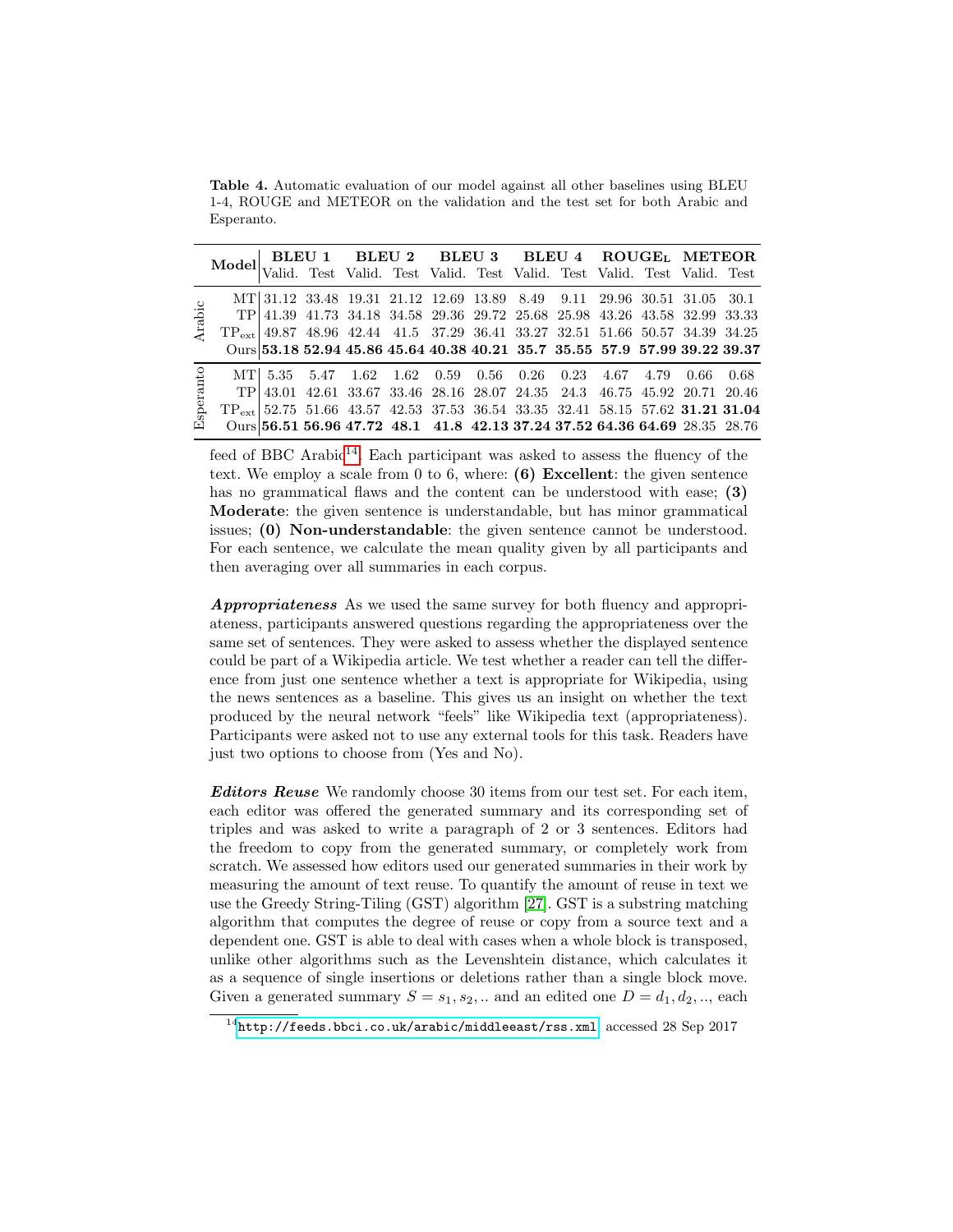|  |                                                                                                         |     | Fluency Appropriateness |  |                           |
|--|---------------------------------------------------------------------------------------------------------|-----|-------------------------|--|---------------------------|
|  |                                                                                                         |     |                         |  | Mean SD Part of Wikipedia |
|  |                                                                                                         |     | 1.2 77%                 |  |                           |
|  | $\begin{array}{c}\n 2 \text{ Ours} \\  \frac{2}{3} \text{ Wikipedia} \\  \frac{4.6}{3.3}\n \end{array}$ |     | 0.9 74%                 |  |                           |
|  |                                                                                                         |     | 0.4 35%                 |  |                           |
|  | Ours                                                                                                    | 4.5 | $1.5 69\%$              |  |                           |
|  |                                                                                                         |     | $1.2   84\%$            |  |                           |
|  | $\frac{1}{2}$ Ours<br>Wikipedia 4.9<br>$\frac{1}{4}$ News                                               |     | $1.2 52\%$              |  |                           |

<span id="page-10-0"></span>Table 5. Results for fluency and appropriateness.

consisting of a sequence of tokens, GST will identify a set of disjoint longest sequences of tokens in the edited text that exist in the source text (called  $tiles$ )  $T = \{t_1, t_2, \ldots\}$ . It is expected that there will be common stop words appearing in both the source and the edited text. However, we are rather interested in knowing how much of real structure of the generated summary is being copied. Thus, we set minimum match length factor  $mml = 3$  when calculating the tiles, s.t.  $\forall t_i \in T : t_i \subseteq S \land t_i \subseteq D \land |t_i| \geq mml$  and  $\forall t_i, t_j \in T | i \neq j : t_i \cap t_j = \emptyset$ . This means that copied sequences of single or double words will not count in the calculation of reuse. We calculate a reuse score gstscore by counting the lengths of the detected tiles, and normalize by the length of the generated summary.

$$
gstscore(S,D) = \frac{\sum_{t_i \in T} |t_i|}{|S|} \tag{2}
$$

We classify each of the edits into three groups according to the *astscore* as proposed by  $[4]: 1$  $[4]: 1$ ) Wholly Derived (WD): the summary structure has been fully reused in the composition of the editor's text ( $gstscore \geq 0.66$ ); 2) **Partially Derived (PD)**: the summary has been partially used  $(0.66 > gstscore \ge 0.33)$ ; 3) **Non Derived (ND)**: The summary has been changed completely  $(0.33 \gt$ gstscore).

## 6 Results and Discussions

In this section, we will report and discuss our experimental findings with respect to the two research questions.

#### 6.1 Automatic Evaluation

As displayed in Table [4,](#page-9-0) our model shows a significant enhancement compared to our baselines across the majority of the evaluation metrics in both languages. We achieve a 3.01 and 5.11 enhancement in BLEU 4 score in Arabic and Esperanto respectively over  $TP_{ext}$ , the strongest baseline. MT of English summaries is not competitive. We attribute this result to the differences in the way of writing across different Wikipedia languages – this inhibits MT from being sufficient for Wikipedia document generation. The results show that generating language directly from the knowledge base triples is a much more suitable approach.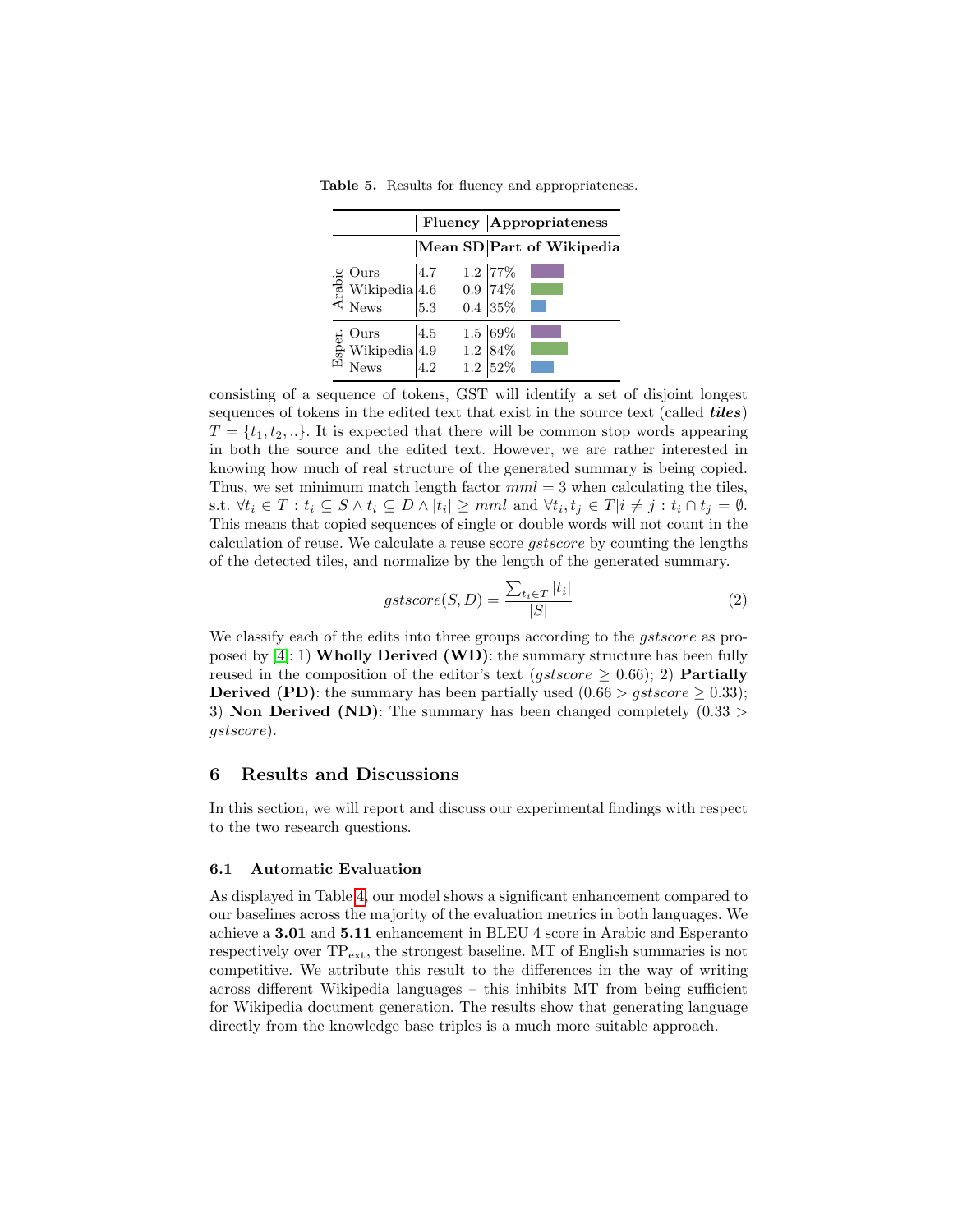<span id="page-11-0"></span>Table 6. Percentage of summaries in each category of reuse. A generated summary (top) and after it is was edited (bottom). Solid lines represent reused tiles, while dashed lines represent overlapping sub-sequences not contributing to the gstscore.

|                     | Category   | Examples                                                                                                             | %         |
|---------------------|------------|----------------------------------------------------------------------------------------------------------------------|-----------|
|                     |            | خماسـي كلوريد الزرنيخ مركب كيميائـي له الصيغة( كلمة ناقصة )، ويكون على شكل بلورات بيضـاء.<br>A                       |           |
| Arabic              | WD         |                                                                                                                      | 45.45\%   |
|                     |            |                                                                                                                      |           |
|                     | <b>PD</b>  |                                                                                                                      | 33.33\%   |
|                     |            | دير علا هـي بلدة تقـع فـي جنوب غرب إيران.<br>=======                                                                 |           |
|                     |            | دير علا، أو بيثر، هي قرية أردنية                                                                                     |           |
|                     | ${\bf ND}$ |                                                                                                                      | $21.21\%$ |
|                     |            | Zederik estas komunumo en la nederlanda provinco Zuid-Holland,                                                       |           |
| $\arant$<br>e,<br>⊡ | ${\bf WD}$ | Zederik estas komunumo en la nederlanda provinco Zuid-Hooland kaj estas ĉirkaŭata de la municipoj Lopik kaj Zederik. | 78.98%    |
|                     |            | Nova Pádua estas municipo en la brazila subŝtato Suda Rio-Grando, kiu havis (manka nombro) loĝantojn en (jaro).      |           |
|                     | РD         | Nova Pádua estas municipo en la brazila subŝtato Suda Rio-Grando,                                                    | 15.79%    |
|                     |            |                                                                                                                      |           |
|                     | ${\bf ND}$ | Ibiúna estas brazila [[municipo]] kiu troviĝas en la administra unuo [[San-Paŭlo]].                                  | $5.26\%$  |

## 6.2 Community Study

We present the results of the community study in order to find whether we could generate textual summaries that match the quality and style of Wikipedia (RQ1) and can support editors (RQ2).

**Fluency** (Table [5\)](#page-10-0) Overall, the quality of our generated summaries is high (4.7 points in average in Arabic, 4.5 in Esperanto). In Arabic, 63.3% of the summaries were evaluated to have at least 5 (out of 6) in average. In Esperanto, 50% of the summaries have at least a quality of 5 (out of 6) in average, with 33% of all summaries given a score of 6 by all participants. This means the majority of our summaries is highly understandable and grammatically correct. Furthermore, our generated summaries are also considered by participants to have a similar average quality as Wikipedia summaries and news from widely read media organizations.

Appropriateness (Table [5\)](#page-10-0) 77% (resp. 69%) of the generated Arabic (resp. Esperanto) summaries were categorized as being part of Wikipedia. In comparison, news sentences were identified more likely to not fit. In only 35% (Arabic) and 52% (Esperanto) of cases, readers have mistaken them for Wikipedia sentences. Wikipedia sentences were clearly recognized as such (77% and 84%) with scores that are closely matching the one from the generated summaries from our model. Wikipedia has a certain writing style, that seems to differ clearly from news. Our summaries are able to reflect this writing style, being more likely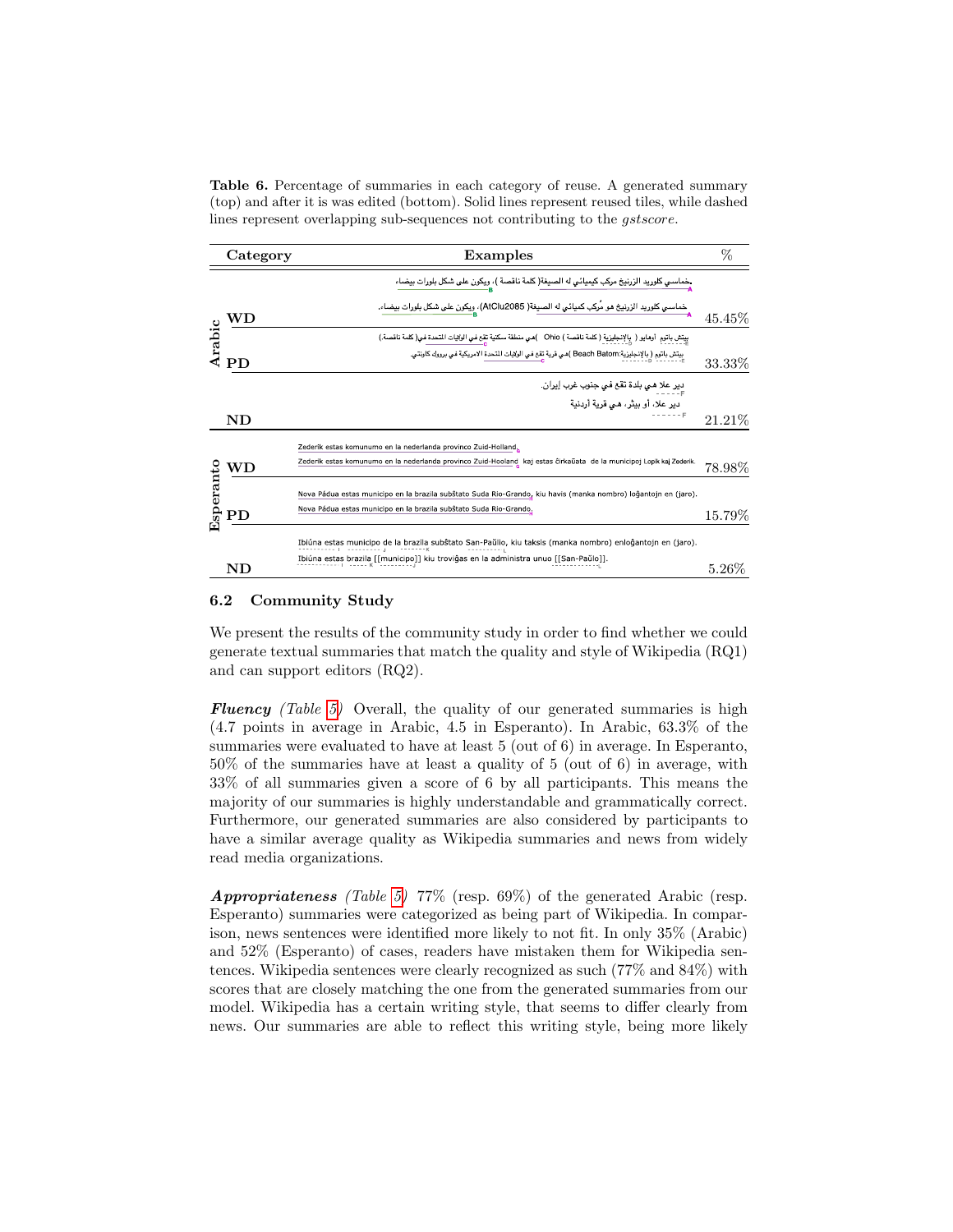evaluated as Wikipedia sentences than the news baseline – we can expect the generated summaries to melt seamlessly with other Wikipedia content.

**Editors Reuse** (Table [6\)](#page-11-0) Our summaries were highly reused. 79% of the Arabic generated summaries and 93% of the Esperanto generated summaries were either wholly  $(WD)$  or partially  $(PD)$  reused by editors. For the wholly derived edits, editors tended to copy the generated summary with minimal modifications such as Table [6](#page-11-0) subsequences A and B in Arabic or subsequence G in Esperanto. One of the common things that hampers the full reusability are "rare" tokens, One of the common things that hampers the full reusability are "rare" tokens,<br>( كلمة ناقصة) in Arabic and *(mankas vorto)* in Esperanto. Usually, these tokens  $\overline{a}$  $\overline{\phantom{a}}$ ر<br>ز  $\frac{1}{2}$ are yielded when the output word is not in the model vocabulary, it has not been seen frequently by our model such as names in different languages. As it can be seen in tiles  $E$  and  $D$  in the Arabic examples in Table [6,](#page-11-0) editors prefer in those cases to adapt the generated sentences. This can also go as far as making the editor to delete the whole subsentence if it contains a high number of such tokens (subsequence  $H$  in Table [6\)](#page-11-0). By examining our generated summaries we find that such missing tokens are more likely to appear in Arabic than in Esperanto (2.2 times more). The observed reusability by editors of the Esperanto generated summaries (78.98% WD) in comparison to Arabic (45.45% WD) can be attributed to this. This can be explained as follows. First, the significant larger vocabulary size of Arabic, which lowers the probability of a word to be seen by the Arabic model. Second, since the majority of rare tokens are named entities mentioned in foreign languages and since the Latin script of Esperanto is similar to many other languages, the Esperanto model has an advantage over the Arabic one when capturing words representing named entities.

# 7 Conclusions

We introduce a system that extends Wikipedia's ArticlePlaceholder with multilingual summaries automatically generated from Wikidata triples for underserved language on Wikipedia. We show that with the encoder-decoder architecture that we propose is able to perform better than strong baselines of different natures, including MT and a template-based baseline. We ran a community evaluation study to measure to what extent our summaries match the quality and style of Wikipedia articles, and whether they are useful in terms of reuse by Wikipedia editors. We show that members of the targeted language communities rank our text close to the expected quality standards of Wikipedia, and are likely to consider the generated text as part of Wikipedia. Lastly, we found that the editors are likely to reuse a large portion of the generated summaries, thus emphasizing the usefulness of our approach to its intended audience.

## Acknowledgements

This research is partially supported by the Answering Questions using Web Data (WDAqua) project, a Marie Skłodowska-Curie Innovative Training Network under grant agreement No 642795, part of the Horizon 2020 programme.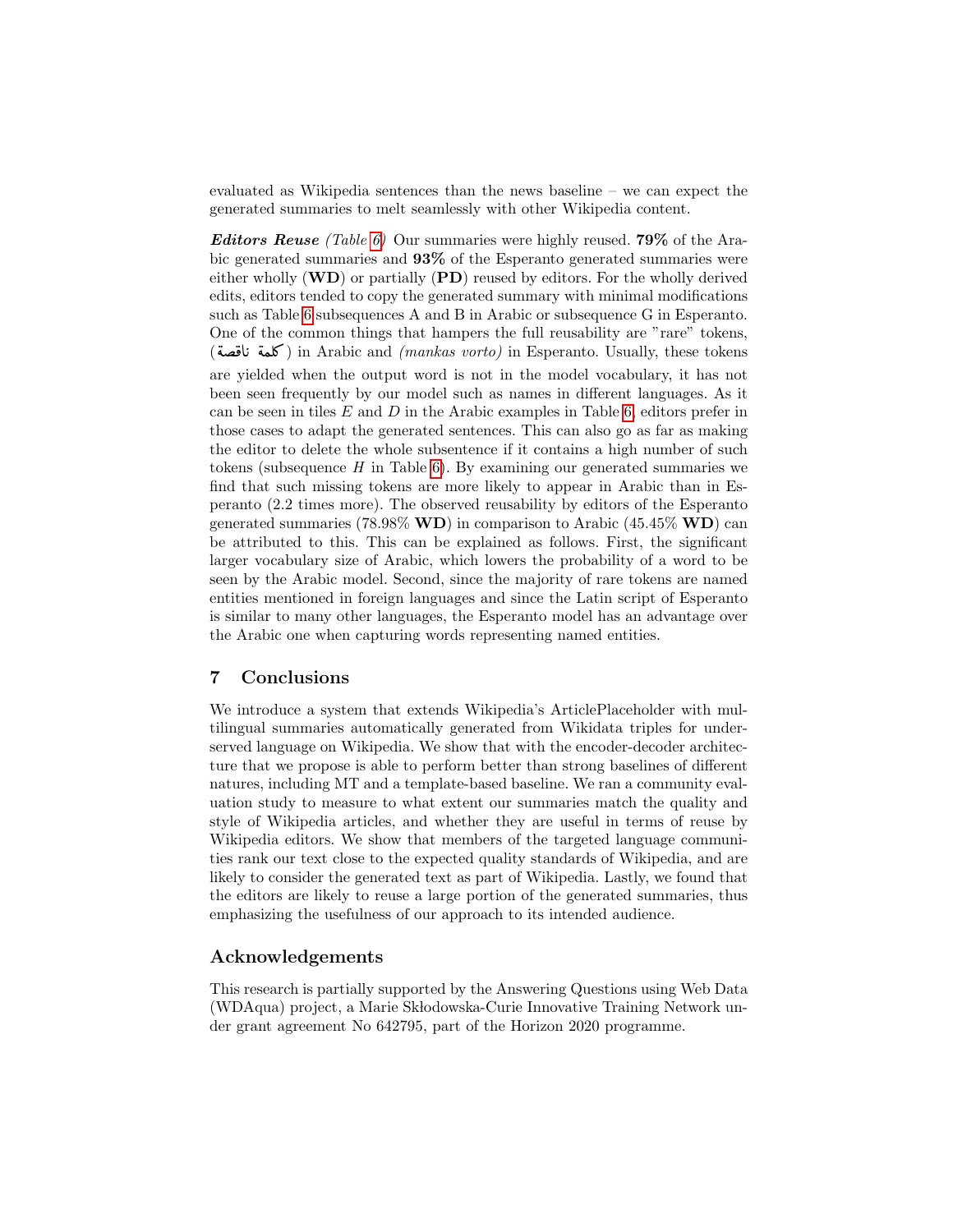## References

- <span id="page-13-10"></span>1. Bird, S.: NLTK: the natural language toolkit. In: ACL 2006, 21st International Conference on Computational Linguistics and 44th Annual Meeting of the Association for Computational Linguistics, Proceedings of the Conference, Sydney, Australia, 17-21 July 2006 (2006)
- <span id="page-13-5"></span>2. Chisholm, A., Radford, W., Hachey, B.: Learning to generate one-sentence biographies from wikidata. In: Proceedings of the 15th Conference of the European Chapter of the Association for Computational Linguistics: Volume 1, Long Papers. pp. 633–642. Association for Computational Linguistics, Valencia, Spain (April 2017)
- <span id="page-13-6"></span>3. Cho, K., van Merrienboer, B., Gülçehre, Ç., Bougares, F., Schwenk, H., Bengio, Y.: Learning phrase representations using RNN encoder-decoder for statistical machine translation. CoRR abs/1406.1078 (2014)
- <span id="page-13-8"></span>4. Clough, P.D., Gaizauskas, R.J., Piao, S.S.L., Wilks, Y.: METER: MEasuring TExt Reuse. In: Proceedings of the 40th Annual Meeting of the Association for Computational Linguistics, July 6-12, 2002, Philadelphia, PA, USA. pp. 152–159 (2002)
- <span id="page-13-3"></span>5. Duma, D., Klein, E.: Generating Natural Language from Linked Data: Unsupervised template extraction. In: IWCS. pp. 83–94 (2013)
- <span id="page-13-4"></span>6. Ell, B., Harth, A.: A language-independent method for the extraction of RDF verbalization templates. In: INLG 2014 - Proceedings of the Eighth International Natural Language Generation Conference, Including Proceedings of the INLG and SIGDIAL 2014 Joint Session, 19-21 June 2014, Philadelphia, PA, USA. pp. 26–34 (2014)
- <span id="page-13-2"></span>7. Galanis, D., Androutsopoulos, I.: Generating Multilingual Descriptions from Linguistically Annotated OWL Ontologies: The NaturalOWL system. In: Proceedings of the Eleventh European Workshop on Natural Language Generation. pp. 143– 146. Association for Computational Linguistics (2007)
- <span id="page-13-1"></span>8. Gordon, R.G., Grimes, B.F., et al.: Ethnologue: Languages of the world, vol. 15. sil International Dallas, TX (2005)
- <span id="page-13-13"></span>9. Halko, N., Martinsson, P., Tropp, J.A.: Finding structure with randomness: Probabilistic algorithms for constructing approximate matrix decompositions. SIAM Review 53(2), 217–288 (2011)
- <span id="page-13-11"></span>10. Hecht, B., Gergle, D.: The Tower of Babel Meets Web 2.0: User-generated Content and Its Applications in a Multilingual Context. In: Proceedings of the SIGCHI conference on human factors in computing systems. pp. 291–300. ACM (2010)
- <span id="page-13-12"></span>11. Joachims, T.: A probabilistic analysis of the rocchio algorithm with TFIDF for text categorization. In: Proceedings of the Fourteenth International Conference on Machine Learning (ICML 1997), Nashville, Tennessee, USA, July 8-12, 1997. pp. 143–151 (1997)
- <span id="page-13-0"></span>12. Kaffee, L.A.: Generating Article Placeholders from Wikidata for Wikipedia: Increasing Access to Free and Open Knowledge. Bachelor's thesis, HTW Berlin (2016)
- <span id="page-13-9"></span>13. Kaffee, L.A., Piscopo, A., Vougiouklis, P., Simperl, E., Carr, L., Pintscher, L.: A Glimpse into Babel: An Analysis of Multilinguality in Wikidata. In: Proceedings of the 13th International Symposium on Open Collaboration. p. 14. ACM (2017)
- <span id="page-13-7"></span>14. Kondadadi, R., Howald, B., Schilder, F.: A statistical NLG framework for aggregated planning and realization. In: Proceedings of the 51st Annual Meeting of the Association for Computational Linguistics, ACL 2013, 4-9 August 2013, Sofia, Bulgaria, Volume 1: Long Papers. pp. 1406–1415 (2013)